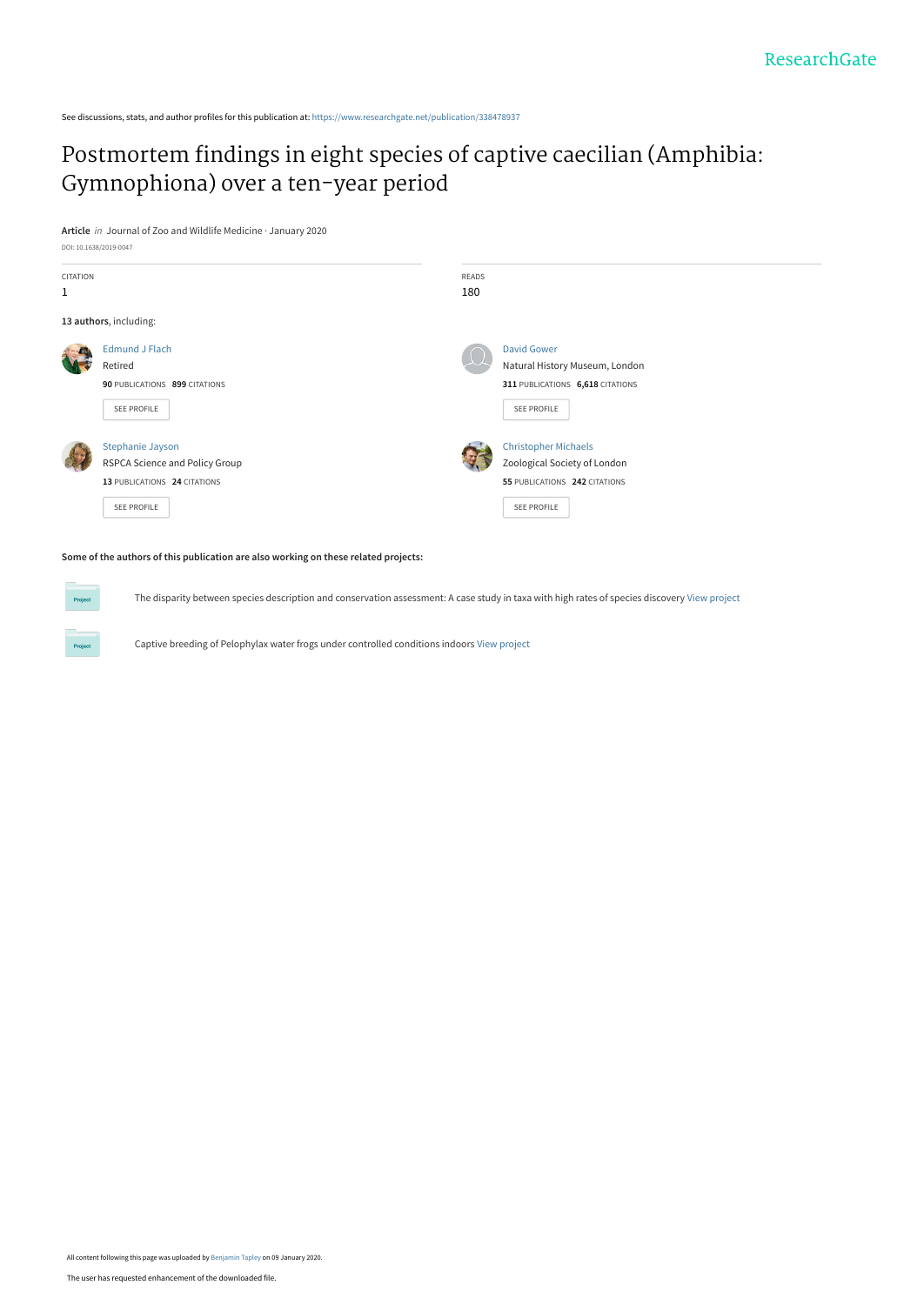

# **POSTMORTEM FINDINGS IN EIGHT SPECIES OF CAPTIVE CAECILIAN (AMPHIBIA: GYMNOPHIONA) OVER A TEN-YEAR PERIOD**

Authors: Flach, Edmund J., Feltrer, Yedra, Gower, David J., Jayson, Stephanie, Michaels, Christopher J., et. al.

Source: Journal of Zoo and Wildlife Medicine, 50(4) : 879-890

Published By: American Association of Zoo Veterinarians

URL: https://doi.org/10.1638/2019-0047

BioOne Complete (complete.BioOne.org) is a full-text database of 200 subscribed and open-access titles in the biological, ecological, and environmental sciences published by nonprofit societies, associations, museums, institutions, and presses.

Your use of this PDF, the BioOne Complete website, and all posted and associated content indicates your acceptance of BioOne's Terms of Use, available at www.bioone.org/terms-o-use.

Usage of BioOne Complete content is strictly limited to personal, educational, and non - commercial use. Commercial inquiries or rights and permissions requests should be directed to the individual publisher as copyright holder.

BioOne sees sustainable scholarly publishing as an inherently collaborative enterprise connecting authors, nonprofit publishers, academic institutions, research libraries, and research funders in the common goal of maximizing access to critical research.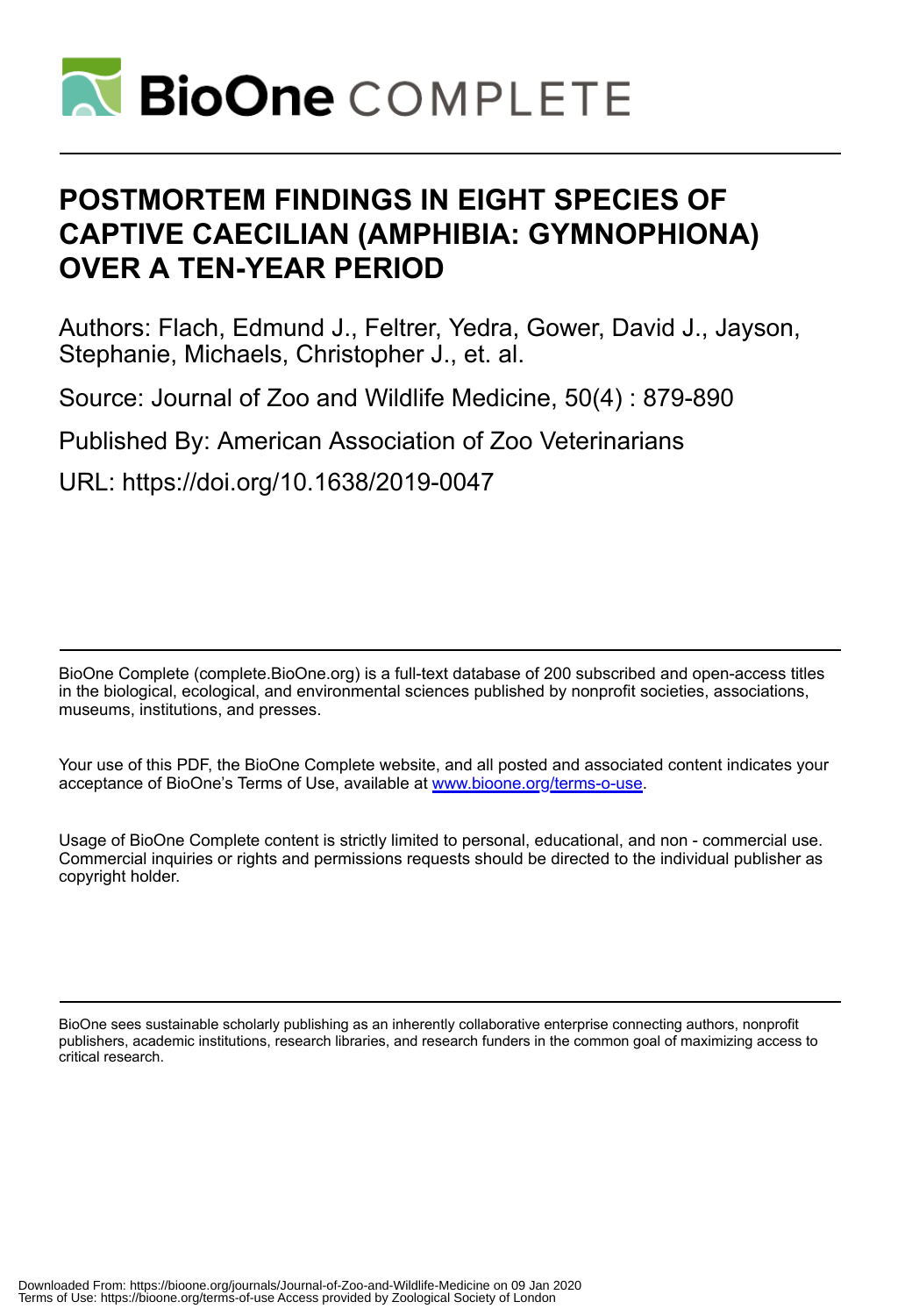# POSTMORTEM FINDINGS IN EIGHT SPECIES OF CAPTIVE CAECILIAN (AMPHIBIA: GYMNOPHIONA) OVER A TEN-YEAR PERIOD

Edmund J. Flach, MA, VetMB, Dipl Zoo Med (Mammals), Dipl ECZM (Zoo Health Management), Yedra Feltrer, DMV, MSc, Dipl ECZM (Zoo Health Management), David J. Gower, BSc, PhD, DSc, Stephanie Jayson, MA, VetMB, MVetMed, Cert AVP (Zoological Medicine), Christopher J. Michaels, BA, PhD, Ann Pocknell, DVM, MVetSci, Dipl RC Path, Dipl ACVP, Sonja Rivers, BVetMed, MSc, Dipl ACVP, Matthew Perkins, BSc, Matthew E. Rendle, Dipl Vet Nursing, Mark F. Stidworthy, MA, VetMB, PhD FRC Path, Benjamin Tapley, BSc, MSc, Mark Wilkinson, BA, MSc, PhD, and Nic Masters, MA, VetMB, Dipl ECZM (Zoo Health Management)

Abstract: Between July 2007 and June 2017 there were 86 deaths in the populations of eight caecilian species at the Zoological Society of London (ZSL) London Zoo. The mortality rate (deaths per animal-year at risk) ranged from 0.03 in the Congo caecilian (Herpele squalostoma) to 0.85 in Kaup's caecilian (Potomotyphlus kaupii). Among the 73 individuals examined post mortem, no cause of death or primary diagnosis could be established in 35 cases, but of the others the most common cause of death was dermatitis (22 cases). When all significant pathological findings were considered, skin lesions of varying types were again the commonest (56 cases), particularly among the aquatic species: Typhlonectes compressicauda (18 out of 21 cases), T. natans  $(8/10)$  and P. kaupii (12/14). Other common findings were poor gut-fill (35 cases), kidney and gastrointestinal lesions (10 cases each), generalized congestion (8 cases) and poor body condition (6 cases). This review adds to the growing body of knowledge regarding the presentations and causes of disease in captive caecilians.

Key words: Caecilian, dermatitis, disease, pathology, review.

# INTRODUCTION

Among major vertebrate taxa, caecilians are one of the least known and understood groups at the present time;<sup>43</sup> their tropical distribution and often soil-dwelling habits mean that caecilians are not regularly encountered in routine herpetological surveys.13 However, this is changing, and new species are being discovered frequently, with 18% of the 212 currently recognized species being described in the last decade<sup>10</sup> and a new family discovered recently.19 Fresh insights have been gained into caecilians' unique anatomy, reproductive biology, physiology, and evolution<sup>8,17,32,33,39,42</sup> and there is increased focus on their conservation.13,16,21,24 The captive requirements of amphibians are often complex and difficult to fulfill<sup>36</sup> and relatively few species of caecilian have been kept in zoological living collections. Further research is needed to establish husbandry requirements and increase our veterinary knowledge so that different species can be maintained in conservation breeding initiatives. Captive husbandry has also been identified as an effective way of acquiring new knowledge on caecilian behavior and reproductive biology<sup>20,44</sup> including data that can help to inform conservation assessments and action plans.

The Zoological Society of London (ZSL) London Zoo has maintained a number of wild-caught caecilian species in captivity, along with species that are more commonly kept and bred in zoos and private collections, such as Typhlonectes compressicauda and T. natans, in order to undertake applied, conservation, and husbandry-related research. These research activities are in partnership with The Natural History Museum, London, which has been at the forefront of caecilian research this century.

The first major health survey of captive caecilians covered only five species.<sup>27</sup> Since then there have been a number of other publications concerning caecilian health and disease.2,5,7,12,22,30,31,34 Here we review the postmortem findings of caecilians that died at ZSL London Zoo over a 10-yr period, with the aim of increasing our

From the Veterinary and Animal Departments, and the Institute of Zoology, Zoological Society of London, Regents Park, London NW1 4RY, United Kingdom (Flach, Feltrer, Jayson, Michaels, Perkins, Rendle, Tapley and Masters); Department of Life Sciences, The Natural History Museum, London SW7 5BD, United Kingdom (Gower, Wilkinson); Finn Laboratories, Hoxne Road, Diss, Suffolk IP21 5TT, United Kingdom (Pocknell); Abbey Veterinary Services, 89 Queen Street, Newton Abbot, Devon TQ12 2BG, United Kingdom (Rivers); International Zoo Veterinary Group Pathology, Station House, Parkwood Street, Keighley, BD21 4NQ, United Kingdom (Stidworthy). Correspondence should be directed to Dr. Flach (edmund.flach@zsl.org).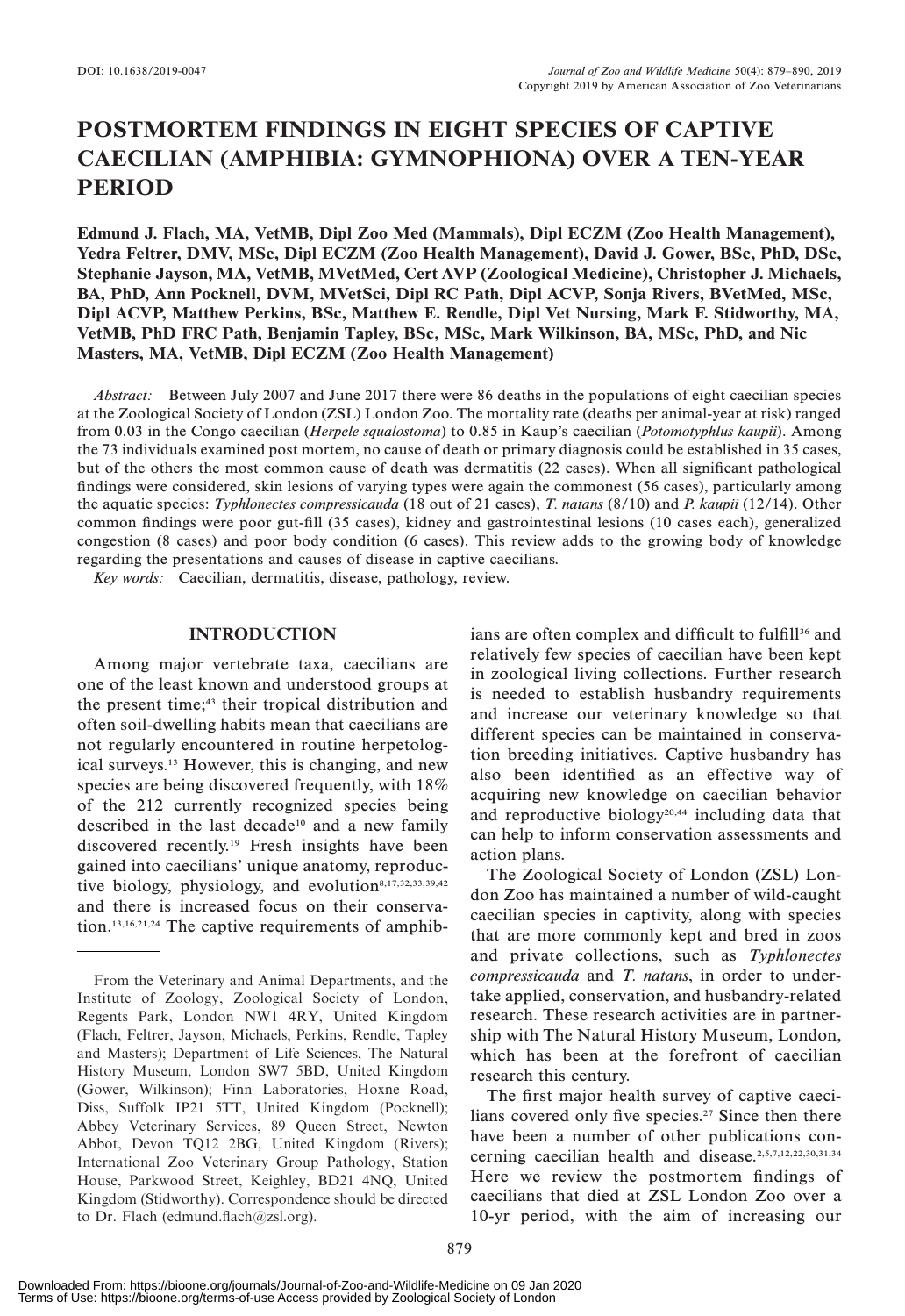understanding of causes of death and prevalence of pathological lesions in species that have been investigated previously, along with species that are underreported. Our aim is to use this information to improve husbandry techniques, such as basic housing and feeding, and optimize health with the ultimate aim of establishing successful breeding and research programs.

### MATERIALS AND METHODS

Details of the caecilians maintained in the collection at ZSL London Zoo were obtained from the Zoological Information Management System (ZIMS), the annual inventories, and the keepers' records. Numbers of animals present at the start of the study, importations, births, deaths, and exports were all recorded with the dates on which they occurred. Mortality rates (deaths per animal-year) for each species were calculated as incidence rates.40 Thus deaths were the disease incidents of interest and the populations at risk were all the animals present in the collection during the 10-yr study period, based on the amount of time individuals were in the collection and determined by the number of animals multiplied by the number of years they were present (calculated from the census data as animalmonths [to the nearest month] and then divided by 12). For fossorial (primarily soil-dwelling) species that were only counted infrequently (in order to reduce disruption of animals and the substrates in which their burrow systems are constructed), minimum and maximum figures were obtained by assuming that deaths of individuals occurred on the day after the last census when recorded as alive, or the day before they were recorded as dead or missing, assumed dead.

Routine gross postmortem examinations were carried out on all caecilians that were submitted (Fig. 1); others were not examined because carcasses were not found (despite looking through the substrate—likely decomposed and/or eaten by small invertebrates or conspecifics), were too autolyzed for meaningful examination or were required for studies by the Natural History Museum. Where the age category of the individual was uncertain, total length was compared with published ranges for the species.38 Body condition was assessed by viewing and palpating the perispinal musculature along the body, and hydration by the appearance and feel of the skin, subcutaneous tissues, and viscera. In most cases, swabs from the coelomic cavity, skin, and any organs showing abnormalities were submitted for bacterial culture, and fecal samples were submitted for



Figure 1. Caecilian dissection. Adult female Geotrypetes seraphini showing viscera ( $A =$  heart,  $B =$ lung,  $C =$  liver with gall bladder,  $D =$  alimentary tract with spleen,  $G =$  kidneys and oviducts,  $H =$  ovaries), coelomic fat bodies (F) and prolapsed cloaca (E).

parasitological examination and bacterial culture. Samples of a range of tissues were fixed in 10% buffered formalin and subsequently trimmed and submitted for routine histopathological processing and staining with hematoxylin and eosin. Over the 10-yr period, sections were examined by three different histopathologist co-authors. Samples of skin, liver, and occasionally other tissues were frozen. Skin samples were subsequently tested for the presence of chytrid fungus. DNA was extracted and subjected to quantitative real-time polymerase chain reaction (qPCR) diagnostic assay, using Batrachochytrium dendrobatidis (Bd) primers specific to the ITS-1/5.8S region of ribosomal gene.4 PCR inhibition was reduced by modifying the protocol to include bovine serum albumin (BSA).11 Since 2013 primers have also been available for B. salamandrivorans (Bsal) so samples from the years 2013–2017 were tested for both species simultaneously using a duplex qPCR.<sup>3</sup> Liver samples were tested by real-time qPCR using ranavirus primers.<sup>28</sup>

Fecal samples were diluted in physiological saline and examined by direct microscopy for the presence of parasites and their oocysts and eggs. Tissue swabs and feces were inoculated onto Columbia blood agar (CBA) plates with 5% horse blood and incubated at  $37^{\circ}$ C in aerobic conditions, with daily examination for the presence of bacterial colonies. Colonies of interest were subcultured and provisionally identified on the basis of: a) colonial characteristics, b) microscopic examination of a Gram's stained preparation, and c) biochemical tests, using the API 20NE commercial test kits and online software (bio-Mérieux UK Limited, Basingstoke, Hampshire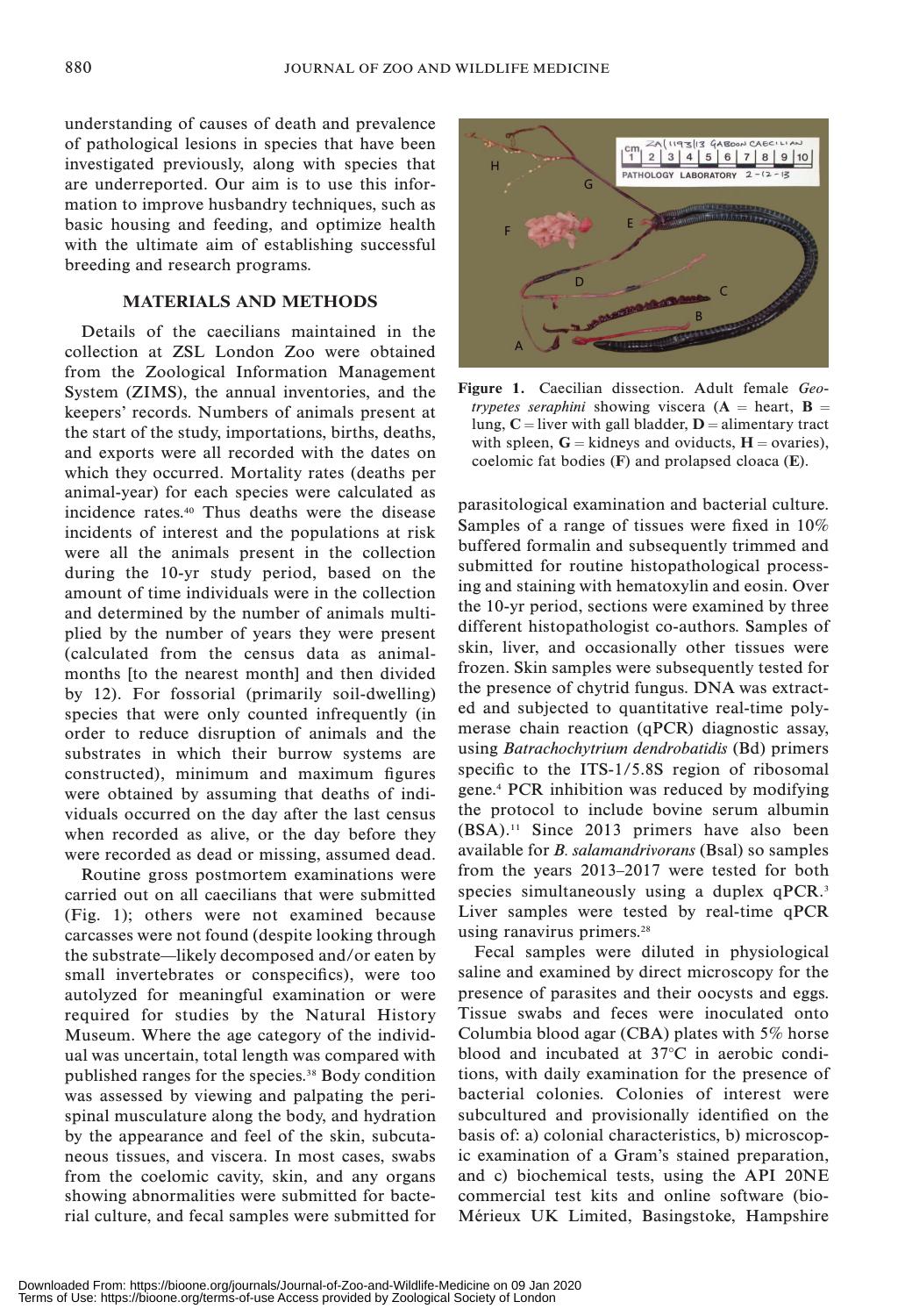| Species                        | No.<br>present on<br>1 July 2007 | No.<br>imported<br>(year)        | No.<br>born<br>(year)      | No.<br>exported<br>(year) | No. died<br>(No. examined)<br>post mortem) | No.<br>present on<br>30 June 2017 | No.<br>animal-<br>years    | Mortality rate<br>(deaths per<br>animal-year) |
|--------------------------------|----------------------------------|----------------------------------|----------------------------|---------------------------|--------------------------------------------|-----------------------------------|----------------------------|-----------------------------------------------|
| Typhlonectes<br>compressicauda | 10                               | 13 (2013)<br>3(2014)             | $\theta$                   | 1(2015)                   | 22(21)                                     | 3                                 | 48.1                       | 0.46                                          |
| Typhlonectes<br>natans         | 6                                | 6(2013)<br>2(2014)               |                            | $1(2012)$ 3 (2013)        | 10(10)                                     | 3                                 | 38.8                       | 0.26                                          |
| Geotrypetes<br>seraphini       | $\theta$                         | 1(2016)<br>10(2008)<br>18 (2012) | 4(2009) 1(2016)<br>1(2013) |                           | 25(17)                                     | 8                                 | $76.8 - 81.1$ <sup>a</sup> | $0.31 - 0.33$ <sup>a</sup>                    |
| Herpele<br>squalostoma         | $\mathbf{0}$                     | 1(2016)<br>3(2008)<br>5(2014)    | $\mathbf{0}$               | $\bf{0}$                  | 1(1)                                       | 7                                 | 39.3                       | 0.03                                          |
| Microcaecilia<br>unicolor      | $\Omega$                         | 5(2013)<br>2(2016)               | $\mathbf{0}$               | 1(2016)                   | 1(1)                                       | 5                                 | 18.7                       | 0.05                                          |
| Rhinatrema<br>bivittatum       | $\theta$                         | 8 (2013)<br>2(2016)              | $\mathbf{0}$               | 1(2016)                   | 7(7)                                       | $\overline{2}$                    | 8.9                        | 0.79                                          |
| Potomotyphlus<br>kaupii        | $\mathbf{0}$                     | 9(2013)                          | 5(2015)                    | $\mathbf{0}$              | 14 (14)                                    | $\mathbf{0}$                      | 16.4                       | 0.85                                          |
| <b>Idiocranium</b><br>species  | $\theta$                         | 4(2014)<br>3(2016)               | $\mathbf{0}$               | 1(2016)                   | 6(2)                                       | $\mathbf{0}$                      | $7.2 - 8.1$ <sup>a</sup>   | $0.74 - 0.83$ <sup>a</sup>                    |
| Total                          | 16                               | 95                               | 11                         | 8                         | 86 (73)                                    | 28                                |                            |                                               |

Table 1. Numbers of caecilians maintained at the Zoological Society of London, London Zoo during the 10-yr period of July 2007–June 2017.

<sup>a</sup> Animals missing recorded as dead either on the day of discovery (maximum animal-years, minimum mortality rate) or on the day after the previous census (minimum animal-years, maximum mortality rate).

RG22 6HY, United Kingdom). Skin swabs were additionally cultured on Sabouraud's medium to determine if there were any fungal isolates.

Postmortem reports for all caecilians that died between 1 July 2007 and 30 June 2017 were reviewed and, where necessary and possible, additional diagnostic tests performed. The aim was to establish and compare: a) primary cause of death, or reason for euthanasia, b) all relevant pathological diagnoses, and c) microbiological and other findings. Because of their high frequency, skin lesions were further investigated and reviewed.

### RESULTS

At the start of the review, 1 July 2007, there were 16 individuals of two aquatic caecilian species in the collection: 6 Typhlonectes natans and 10 T. compressicauda. Two terrestrial species, Geotrypetes seraphini and Herpele squalostoma, were acquired in 2008, followed in 2013 by a third aquatic species, Potomotyphlus kaupii (the alternative spelling Potamotyphlus is also in use), and two terrestrial species, Rhinatrema bivittatum (terrestrial, but with aquatic or subaquatic larvae) and Microcaecilia unicolor. The eighth and final caecilian, an undescribed Idiocranium species that is terrestrial, was imported in 2014 (Table 1). In total, 95 animals were imported and 11 were born so that, with the 16 original animals, 122 individuals were present at some point during the 10-yr period. Eight animals were exported and 86 died or went missing (assumed dead) of which 73 were submitted for postmortem examination, leaving 28 individuals in the collection at the end of the review period.

The population size and mortality rate for each species are shown in Table 1 and reveal three groupings in terms of mortality rate: very low (0.03–0.05 deaths per animal-year, H. squalostoma and M. unicolor), medium (0.26–0.46 deaths per animal-year, both Typhlonectes species and G. seraphini) and very high (0.74–0.85 deaths per animal-year, R. bivittatum, P. kaupii, and the Idiocranium species), with almost 30 times difference between the mortality rate of the hardiest species (0.03 deaths per animal-year) and the most susceptible (0.85 deaths per animal-year). The reason for this difference in mortality rate is unclear, but it is worth noting that the species in the lowest mortality rate category are generally considered to be more dedicated burrowers that, of the terrestrial species, spend the least time on the surface. The range of age-categories, plus the body weights, body lengths, and body conditions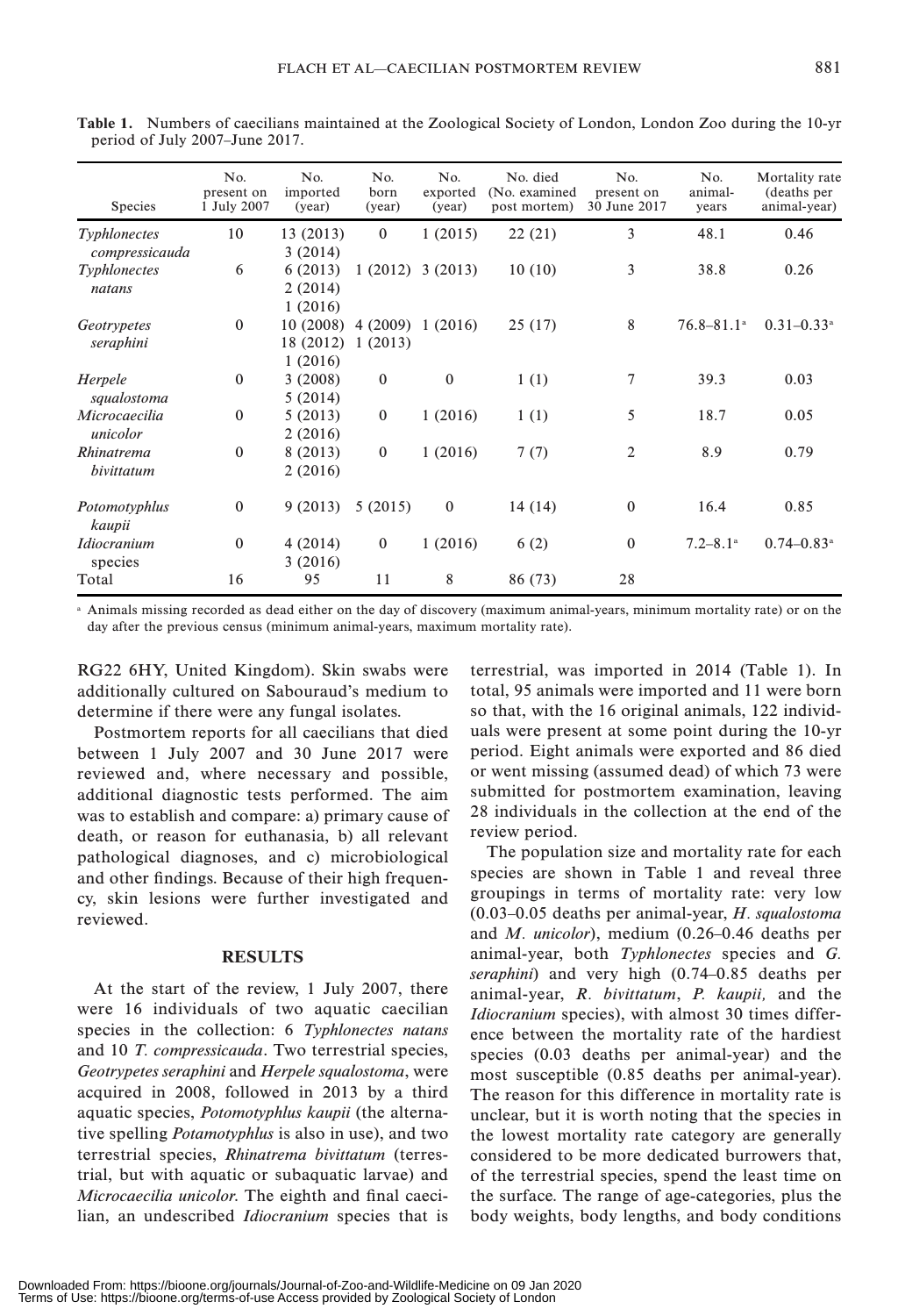|                                | No. examined:<br>newly hatched/ | No. examined:<br>male/female/ | Adult<br>body weight (g) |                  | Adult<br>total length (cm) |                  | Adults' body<br>condition:<br>very thin/<br>slightly thin/ |
|--------------------------------|---------------------------------|-------------------------------|--------------------------|------------------|----------------------------|------------------|------------------------------------------------------------|
| <b>Species</b>                 | juvenile/adult                  | unknown                       | Mean (min-max)           | $\boldsymbol{n}$ | Mean (min-max)             | $\boldsymbol{n}$ | normal/fat                                                 |
| Typhlonectes<br>compressicauda | 0/0/21                          | 10/9/2                        | $51.1(18.5-110.9)$       | 21               | $35.7(30.2 - 42.0)$        | 19               | 0/5/14/0                                                   |
| Typhlonectes natans            | 1/0/9                           | 4/4/2                         | $92.9(14.1 - 202.0)$     | 8                | $51.1(36.4 - 59.5)$        | 8                | 2/1/7/0                                                    |
| Geotrypetes seraphini          | 0/3/14                          | 3/8/6                         | $22.8(5.7-56.0)$         | 13               | $24.5(18.5 - 32.0)$        | 13               | 0/3/9/1                                                    |
| Herpele squalostoma            | 0/0/1                           | 1/0/0                         | 12.4                     |                  | 27.2                       |                  | 0/0/1/0                                                    |
| Microcaecilia unicolor         | 0/0/1                           | 0/0/1                         | 14.9                     |                  | 33.0                       |                  | 0/0/1/0                                                    |
| Rhinatrema bivittatum          | 0/4/3                           | 0/1/6                         | $6.8(1.7-14.1)$          | 3                | $22.2(20.8 - 24.6)$        | 3                | 1/0/2/0                                                    |
| Potomotyphlus kaupii           | 0/5/9                           | 2/3/9                         | 54.6 (23.4–113.7)        |                  | $48.7(33.0 - 54.2)$        | 8                | 0/1/6/0                                                    |
| <i>Idiocranium</i> species     | 0/0/2                           | 2/0/0                         | $3.5(2.7-4.2)$           | 2                | $16.5(16.2 - 16.8)$        | $\mathcal{L}$    | 0/0/2/0                                                    |
| Total                          | 1/12/60                         | 22/25/26                      |                          |                  |                            |                  | 3/10/42/1                                                  |

Table 2. Numbers and characteristics of caecilian species examined post mortem at the Zoological Society of London, London Zoo, July 2007–June 2017.

of adult individuals are given in Table 2. The exact age of the majority of individuals was not known so age could not be taken into consideration when comparing mortality rates, and neither could the length of time individuals were maintained at other collections prior to importation.

The 73 caecilians that were examined post mortem were submitted throughout the year, although 30 (41%) were submitted in the months of November and December (Table 3). Over the 10 yr there were increased submissions in 2013 and 14, but this correlated with the increased numbers of species and individuals maintained in the collection. The precise cause of death could not be established in 35 cases (open diagnosis, Table 4), 13 of which were uncertain due to the degree of autolysis. Dermatitis, often of unknown etiology, but presenting as significant damage to the epidermis and/or dermis, was deemed responsible for death in 22 cases and was the major cause of death of T. compressicauda and P. kaupii. Dermatitis was also the main feature of three cases of chytridiomycosis in G. seraphini. Six individuals, including four G. seraphini, escaped from their vivaria and were subsequently found dead, and in varying degrees of desiccation. Two G. seraphini died under general anesthesia for the investigation of constipation with associated cloacitis associated with ingestion of coir (coconut fiber derivative) substrate, while each of the five remaining cases had unique diagnoses.

In addition to the predominant causes of death there was a wide range of other gross and histopathological lesions (Table 5), the most prevalent being skin lesions (56 cases; 77% of the total). Poor gut-fill (assessed subjectively as inadequate ingesta in the alimentary tract) was another common finding (35 cases; 48%), but only

Table 3. Seasonality of caecilian submissions for postmortem examination at the Zoological Society of London, London Zoo, July 2007–June 2017.

|            | Typhlonectes<br>Month compressicauda | Typhlonectes Geotrypetes<br>natans | seraphini | Herpele<br>squalostoma | unicolor | bivittatum | Microcaecilia Rhinatrema Potomotyphlus Idiocranium<br>kaupii | species | Total |
|------------|--------------------------------------|------------------------------------|-----------|------------------------|----------|------------|--------------------------------------------------------------|---------|-------|
| Jan        |                                      |                                    |           |                        |          |            |                                                              |         |       |
| Feb        |                                      |                                    |           |                        |          |            |                                                              |         |       |
| Mar        |                                      |                                    |           |                        |          |            |                                                              |         |       |
| Apr        |                                      |                                    |           |                        |          |            |                                                              |         |       |
| May        |                                      |                                    |           |                        |          |            |                                                              |         |       |
| Jun        |                                      |                                    |           |                        |          |            |                                                              |         |       |
| Jul        |                                      |                                    |           |                        |          |            |                                                              |         |       |
| Aug        |                                      |                                    |           |                        |          |            |                                                              |         |       |
| Sep        |                                      |                                    |           |                        |          |            |                                                              |         |       |
| Oct        |                                      |                                    |           |                        |          |            |                                                              |         |       |
| <b>Nov</b> |                                      |                                    |           |                        |          |            |                                                              |         | 13    |
| Dec        |                                      |                                    |           |                        |          |            |                                                              |         |       |
| Total      |                                      | 10                                 |           |                        |          |            | 14                                                           |         | 73    |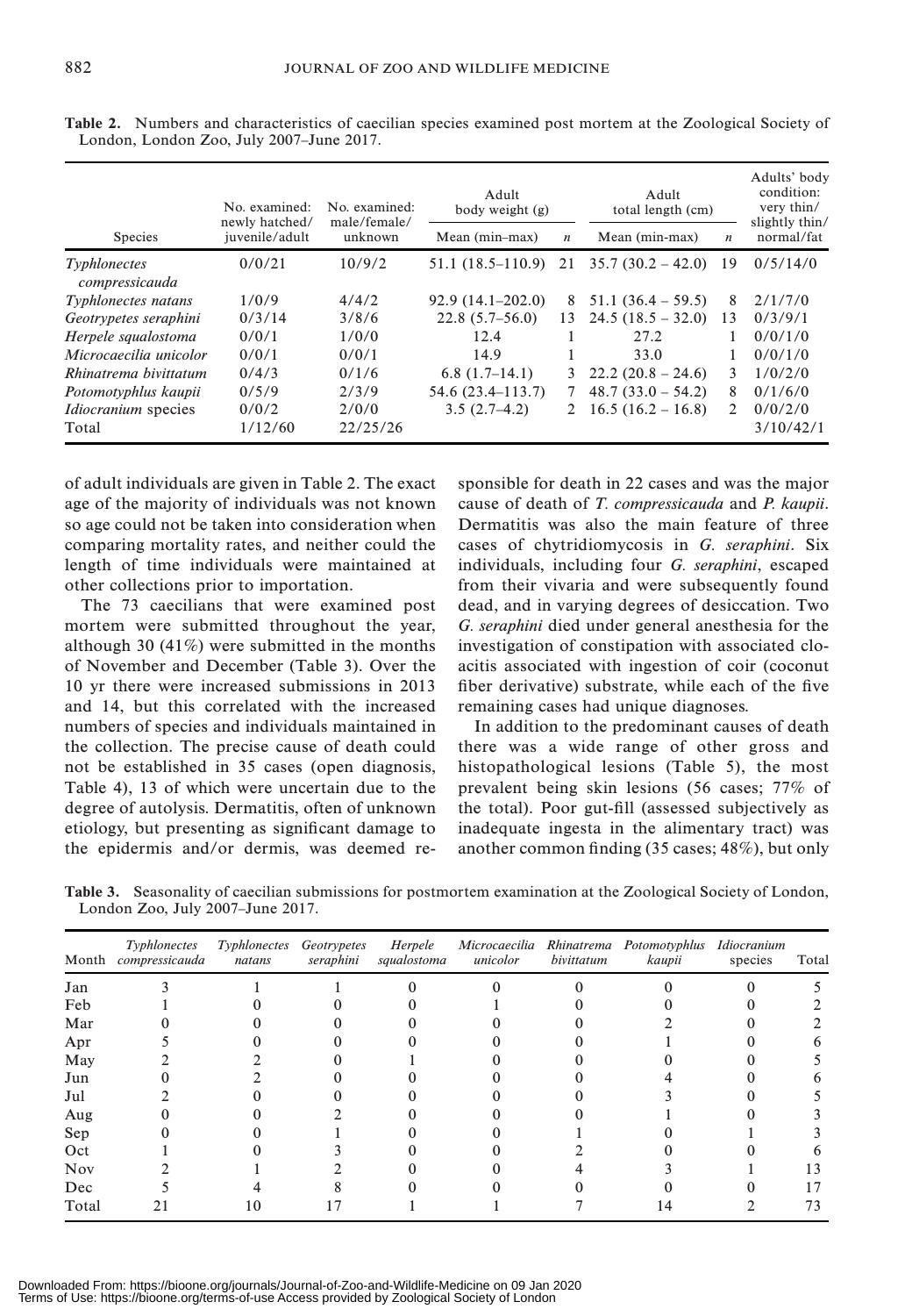| l           |
|-------------|
| l           |
|             |
|             |
|             |
|             |
|             |
| Ì           |
|             |
|             |
|             |
| I           |
|             |
|             |
|             |
|             |
|             |
|             |
|             |
| ׇ֚֚֡֬       |
|             |
|             |
|             |
|             |
|             |
|             |
|             |
| l<br>ï      |
|             |
|             |
|             |
| ֚֚֚֬        |
|             |
|             |
|             |
| l           |
|             |
|             |
|             |
|             |
|             |
|             |
|             |
|             |
|             |
| I           |
|             |
|             |
|             |
|             |
| i           |
|             |
|             |
|             |
|             |
| ፡           |
|             |
|             |
|             |
|             |
|             |
|             |
|             |
|             |
|             |
|             |
|             |
|             |
|             |
|             |
|             |
|             |
|             |
| Ì           |
| l           |
|             |
|             |
|             |
|             |
|             |
| Ē           |
|             |
|             |
| í<br>E<br>֕ |

L.

| <b>Table 4.</b> Causes of death in caecilians at |                                | the Zoological Society of London, London Zoo, July 2007–June 2017. |                          |                        |                           |                          |                         |                        |        |
|--------------------------------------------------|--------------------------------|--------------------------------------------------------------------|--------------------------|------------------------|---------------------------|--------------------------|-------------------------|------------------------|--------|
| Main finding                                     | compressicauda<br>Typhlonectes | Typhlonectes<br>natans                                             | Geotrypetes<br>seraphini | squalostoma<br>Herpele | Microcaecilia<br>unicolor | Rhinatrema<br>bivittatum | Potomotyphlus<br>kaupii | Idiocranium<br>species | Total  |
| Open (autolyzed)                                 | 8(2)                           | 8(2)                                                               | 5(3)                     |                        |                           | 6(4)                     |                         |                        | 35(13) |
| Dermatitis                                       |                                |                                                                    |                          |                        |                           |                          |                         |                        |        |
| Exposure-escaped tank                            |                                |                                                                    |                          |                        |                           |                          |                         |                        |        |
| <b>Chytridiomycosis</b>                          |                                |                                                                    |                          |                        |                           |                          |                         |                        |        |
| Death under anaesthesia                          |                                |                                                                    |                          |                        |                           |                          |                         |                        |        |
| Anasarca                                         |                                |                                                                    |                          |                        |                           |                          |                         |                        |        |
| <b>Trauma</b>                                    |                                |                                                                    |                          |                        |                           |                          |                         |                        |        |
| Stomatitis                                       |                                |                                                                    |                          |                        |                           |                          |                         |                        |        |
| Pneumonia                                        |                                |                                                                    |                          |                        |                           |                          |                         |                        |        |
| Renal failure                                    |                                |                                                                    |                          |                        |                           |                          |                         |                        |        |
| Total                                            |                                |                                                                    |                          |                        |                           |                          |                         |                        |        |
|                                                  |                                |                                                                    |                          |                        |                           |                          |                         |                        |        |

6 carcasses (8%) were assessed as being in poor body condition and 7 (10%) were dehydrated. Generalized congestion and/or vascular distension (as recorded in the gross findings, but probably the same) was reported in 8 cases (11%) and edematous signs (ascites and/or anasarca) in 6 (8%), while tissue nodules and/or granulomas and mineralization were detected in 6 (8%) and 4 (5%) cases respectively. The commonest location of lesions were the kidneys and gastrointestinal tract (10 cases each; 14%), cloaca and lungs (6 each; 8%), liver and spleen (4 each; 5%). Suspected perispinal bruising was observed in three aquatic animals (2 T. natans and 1 P. kaupii) but was not confirmed histologically. The consistent position, dorsal to the gall bladder, indicated likely muscle staining with bile pigment post mortem rather than bruising.

Bacteriological swabs were taken from most cases (60, 82%); usually from the coelomic cavity, skin, and abnormal-looking organs (Table 6). In 78% of these cases a mix of bacterial species was cultured, most likely due to postmortem invasion and/or contamination. In some cases, specific bacteria predominated cultures, most commonly Aeromonas hydrophila (33 isolates, 55%). The fungus Batrachochytrium dendrobatidis was identified by PCR either ante or post mortem and two of the three cases in G. seraphini also showed typical histopathological lesions (described in detail elsewhere<sup>12</sup>). Two Bd-PCR-positive P. kaupii did not have characteristic histological changes, albeit they were moderately autolyzed, and were not defined as cases of chytridiomycosis. A further 46 individuals representing all eight species were Bd-PCR negative and none of the 21 caecilians tested for *B. salamandrivorans* were positive. Various unidentified fungi were observed histologically in another 10 cases. Flagellated protozoa were observed in fecal samples from 10 animals, and nematodes were identified from another 10 animals, either histologically (cross-sections of adults present, for instance Rhabdias-like species in lung sections, Fig. 2) or by the presence of ova in feces. In the absence of significant, widespread parasitic disease, further identification was not attempted. There was no evidence of ranavirus in any of the 20 caecilians tested.

Gross and histological descriptions of the observed skin lesions were quite variable (Table 7) but with several common features. Excess or abnormal sloughing was seen in 16 cases (29%) although it was often noted that the state of autolysis was possibly partly responsible. Red-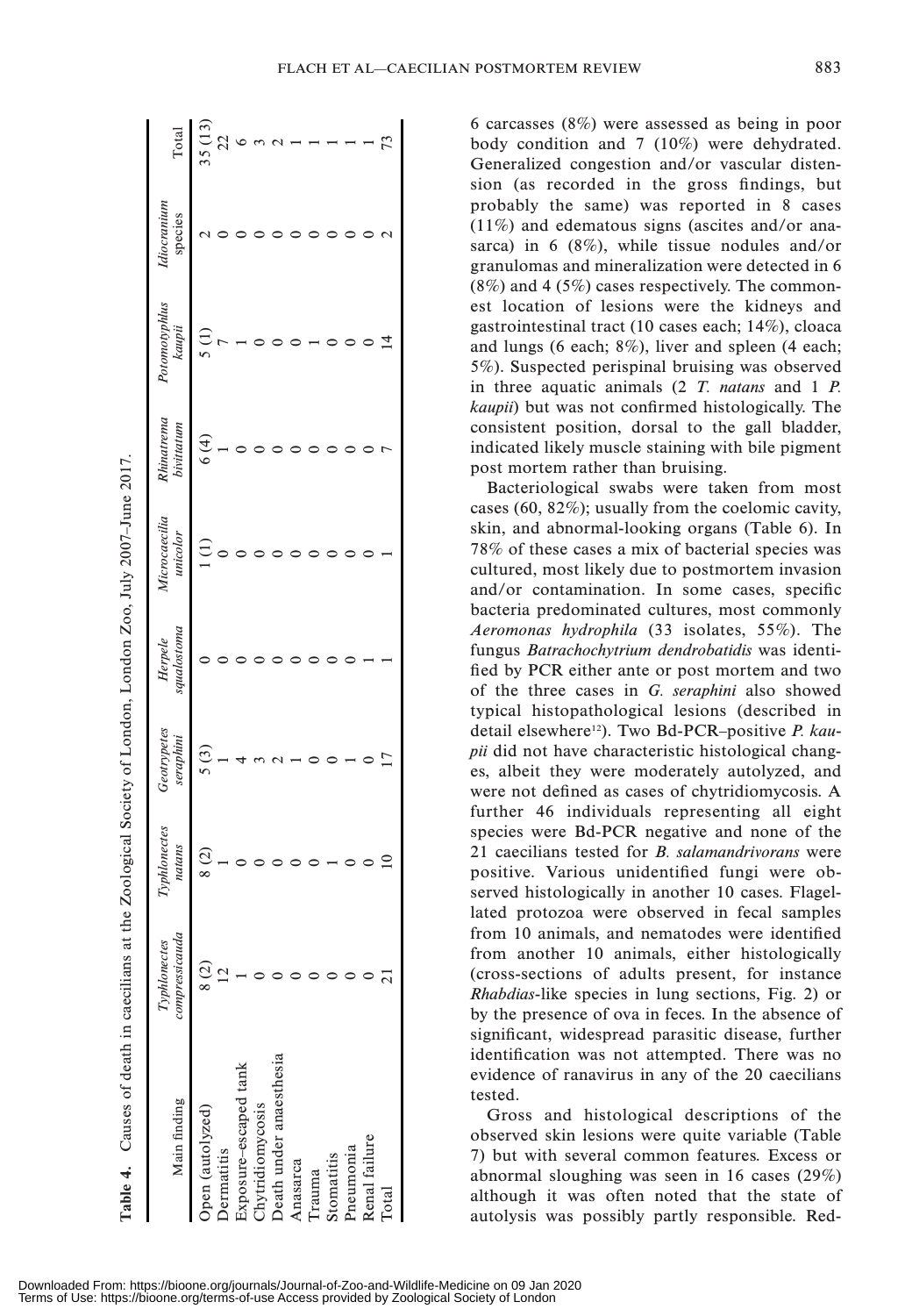| Significant findings in postmorte<br>Table 5.            | m examinations of caecilians at the Zoological Society of London Zoo, July 2007-June 2017 |                        |                          |                        |                           |                          |                         |                        |             |
|----------------------------------------------------------|-------------------------------------------------------------------------------------------|------------------------|--------------------------|------------------------|---------------------------|--------------------------|-------------------------|------------------------|-------------|
| Finding                                                  | compressicauda<br>Typhlonectes                                                            | Typhlonectes<br>natans | Geotrypetes<br>seraphini | squalostoma<br>Herpele | Microcaecilia<br>unicolor | Rhinatrema<br>bivittatum | Potomotyphlus<br>kaupii | Idiocranium<br>species | $\rm Total$ |
| Poor body condition                                      |                                                                                           |                        |                          |                        |                           |                          |                         |                        |             |
| Dehydration                                              |                                                                                           |                        |                          |                        |                           |                          |                         |                        |             |
|                                                          |                                                                                           |                        |                          |                        |                           |                          |                         |                        | 35          |
| Poor gut-fill<br>General congestion, vascular distension |                                                                                           |                        |                          |                        |                           |                          |                         |                        | $\infty$    |
| Ascites/anasarca                                         |                                                                                           |                        |                          |                        |                           |                          |                         |                        |             |
| Trauma                                                   |                                                                                           |                        |                          |                        |                           |                          |                         |                        |             |
| Lipidosis                                                |                                                                                           |                        |                          |                        |                           |                          |                         |                        |             |
| Serous fat atrophy                                       |                                                                                           |                        |                          |                        |                           |                          |                         |                        |             |
|                                                          |                                                                                           |                        |                          |                        |                           |                          |                         |                        |             |
| Celomitis/serositis<br>Nodules/granulomas                |                                                                                           |                        |                          |                        |                           |                          |                         |                        |             |
| Tissue mineralisation                                    |                                                                                           |                        |                          |                        |                           |                          |                         |                        |             |
|                                                          |                                                                                           |                        |                          |                        |                           |                          |                         |                        |             |
| Arteritis<br>Skin lesions <sup>a</sup>                   | $^{\infty}$                                                                               |                        |                          |                        |                           |                          | $\mathcal{L}$           |                        | 56          |
| Cloacitis/cloacal prolapse                               |                                                                                           |                        |                          |                        |                           |                          |                         |                        |             |
| Stomatitis                                               |                                                                                           |                        |                          |                        |                           |                          |                         |                        |             |
| Rhinitis                                                 |                                                                                           |                        |                          |                        |                           |                          |                         |                        |             |
| Lung lesions                                             |                                                                                           |                        |                          |                        |                           |                          |                         |                        |             |
| Heart lesions<br>Liver lesions<br>Kidney lesions         |                                                                                           |                        |                          |                        |                           |                          |                         |                        |             |
|                                                          |                                                                                           |                        |                          |                        |                           |                          |                         |                        |             |
|                                                          |                                                                                           |                        |                          |                        |                           |                          |                         |                        |             |
| Spleen lesions                                           |                                                                                           |                        |                          |                        |                           |                          |                         |                        |             |
| Gastrointestinal lesions                                 |                                                                                           |                        |                          |                        |                           |                          |                         |                        |             |
| Pancreatic lesions                                       |                                                                                           |                        |                          |                        |                           |                          |                         |                        |             |
|                                                          |                                                                                           |                        |                          |                        |                           |                          |                         |                        |             |

<sup>a</sup> Dermatitis, skin wounds etc. Dermatitis, skin wounds etc.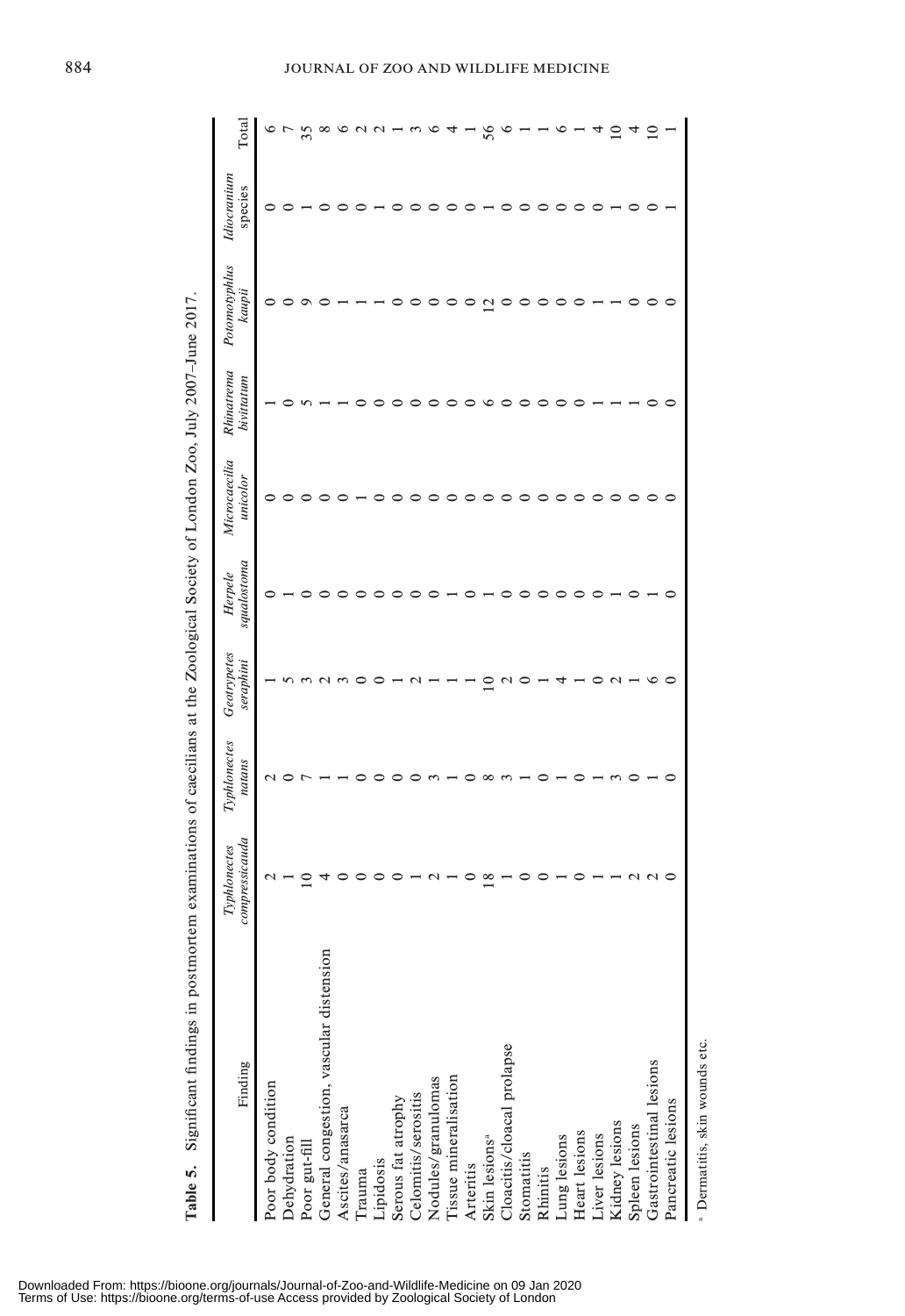Table 6. Number of identifications of micro- and macroparasites during, or following, postmortem examinations of caecilians at the Zoological Society of London,<br>London Zoo, July 2007-June 2017. Table 6. Number of identifications of micro- and macroparasites during, or following, postmortem examinations of caecilians at the Zoological Society of London, London Zoo, July 2007–June 2017.

| Parasite(s)                          | compressicauda<br>Typhlonectes | Typhlonectes<br>natans | Geotrypetes<br>seraphini | squalostoma<br>Herpele | Microcaecilia<br>unicolor | Rhinatrema<br>bivittatum | Potomotyphlus<br>kaupii | Idiocranium<br>species | Total |
|--------------------------------------|--------------------------------|------------------------|--------------------------|------------------------|---------------------------|--------------------------|-------------------------|------------------------|-------|
| Bacteria, mixed isolate/No. tested   | 8/19                           | 10/10                  | 9/15                     |                        | $\frac{0}{0}$             |                          | 6/10                    |                        | 17/60 |
| Aeromonas hydrophila <sup>ª</sup>    |                                |                        |                          |                        |                           |                          |                         | $\circ$                | 33    |
| A. sobria <sup>a</sup>               |                                |                        |                          |                        |                           |                          |                         |                        |       |
| Pseudomonas fluorescens <sup>a</sup> |                                |                        |                          |                        |                           |                          |                         |                        |       |
| P. aeruginosa <sup>a</sup>           |                                |                        |                          |                        |                           |                          |                         |                        |       |
| Vibrio alginolyticus <sup>a</sup>    |                                |                        |                          |                        |                           |                          |                         |                        |       |
| Citrobacter freundii <sup>a</sup>    |                                |                        |                          |                        |                           |                          |                         |                        |       |
| Escherichia coli <sup>a</sup>        |                                |                        |                          |                        |                           |                          |                         |                        |       |
| Acid-fast bacilli                    |                                |                        |                          |                        |                           |                          |                         |                        |       |
| Fungi, unidentified                  |                                |                        |                          |                        |                           |                          |                         |                        |       |
| Batrachochytrium dendrobatidis       |                                |                        |                          |                        |                           |                          |                         |                        |       |
| Achlorophyllous algae                |                                |                        |                          |                        |                           |                          |                         |                        |       |
| Flagellated protozoa                 |                                |                        |                          |                        |                           |                          |                         |                        |       |
| Cryptosporidium-like bodies          |                                |                        |                          |                        |                           |                          |                         |                        |       |
| Coccidia $\pm$ oocysts               |                                |                        |                          |                        |                           |                          |                         |                        |       |
| Nematodes                            |                                |                        |                          |                        |                           |                          |                         |                        |       |
| Cestodes                             |                                |                        |                          |                        |                           |                          |                         |                        |       |
| Mites                                |                                |                        |                          |                        |                           |                          |                         |                        |       |

<sup>a</sup> Predominant species cultured. Predominant species cultured.

FLACH ET AL-CAECILIAN POSTMORTEM REVIEW 885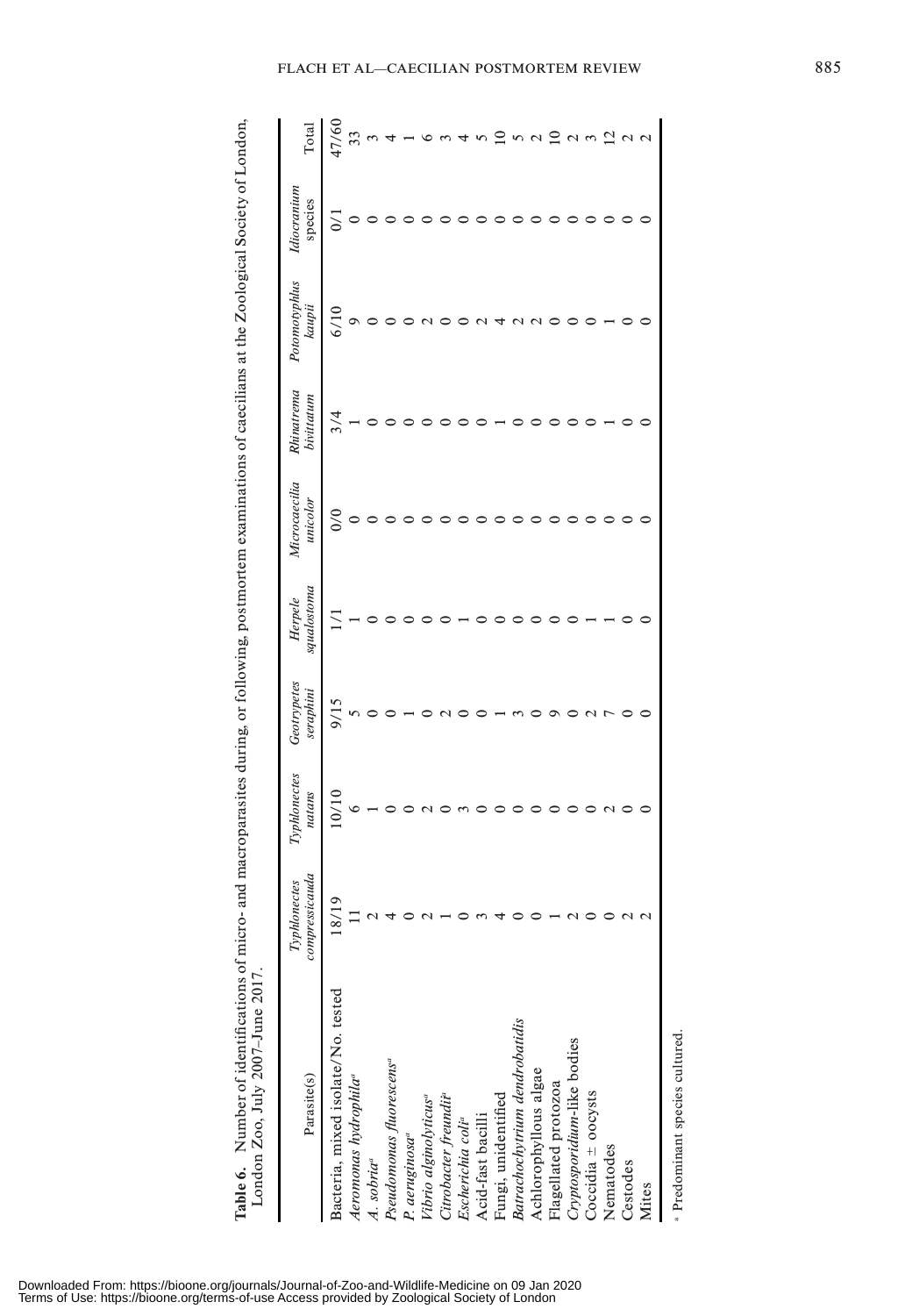

Figure 2. Lung, Geotrypetes seraphini. Cross-section of Rhabdias-like nematode. H&E. Scale bar: 100 µm.

dening or hyperemia of the skin was recorded in 10 cases (18%) and was particularly prevalent in P. kaupii (8 of 12 cases with skin lesions: 67%) whereas the 20 cases with skin erosion and ulceration (with various similar descriptions, such as ulcerative dermatitis and erosive dermatopathy, 36%) were recorded in all except one of the seven species that had skin lesions (Fig. 3). There was no obvious age or sex bias (19 males, 20 females, 16 small individuals for which sex not determined) and most cases (49, 89%) were in normal or slightly low body condition, with only 5 appearing to be thin or emaciated (one individual's condition was not recorded). Bacterial culture was carried out on 30 skin swabs from these cases,



Figure 3. Skin, Potomotyphlus kaupii. Full thickness epidermal ulceration exposing inflamed dermis with edema and infiltrates of neutrophils and macrophages extending into the subjacent subcutis. Marginal epidermis is irregularly hyperplastic and vacuolated. H&E. Scale bar: 100 µm.

| compressicauda<br>Typhlonectes | natans | seraphini | squalostoma<br>Herpele   | unicolor | <b>bivittatum</b> | kaupii         | species                                                                                      | Total                                              |
|--------------------------------|--------|-----------|--------------------------|----------|-------------------|----------------|----------------------------------------------------------------------------------------------|----------------------------------------------------|
| $\frac{8}{1}$                  |        |           |                          |          |                   | $\overline{c}$ |                                                                                              |                                                    |
|                                |        |           |                          |          |                   |                |                                                                                              |                                                    |
|                                |        |           |                          |          |                   |                |                                                                                              |                                                    |
|                                |        |           |                          |          |                   |                |                                                                                              |                                                    |
|                                |        |           |                          |          |                   |                |                                                                                              |                                                    |
|                                |        |           |                          |          |                   |                |                                                                                              |                                                    |
|                                |        |           |                          |          |                   |                |                                                                                              |                                                    |
|                                |        |           |                          |          |                   |                |                                                                                              |                                                    |
|                                |        |           |                          |          |                   |                |                                                                                              |                                                    |
|                                |        |           |                          |          |                   |                |                                                                                              |                                                    |
|                                |        |           |                          |          |                   |                |                                                                                              |                                                    |
|                                |        |           |                          |          |                   |                |                                                                                              |                                                    |
|                                |        |           | Typhlonectes Geotrypetes |          |                   |                | lesions (except wounds) at the Zoological Society of London, London Zoo, July 2007-June 2017 | Microcaecilia Rhinatrema Potomotyphlus Idiocranium |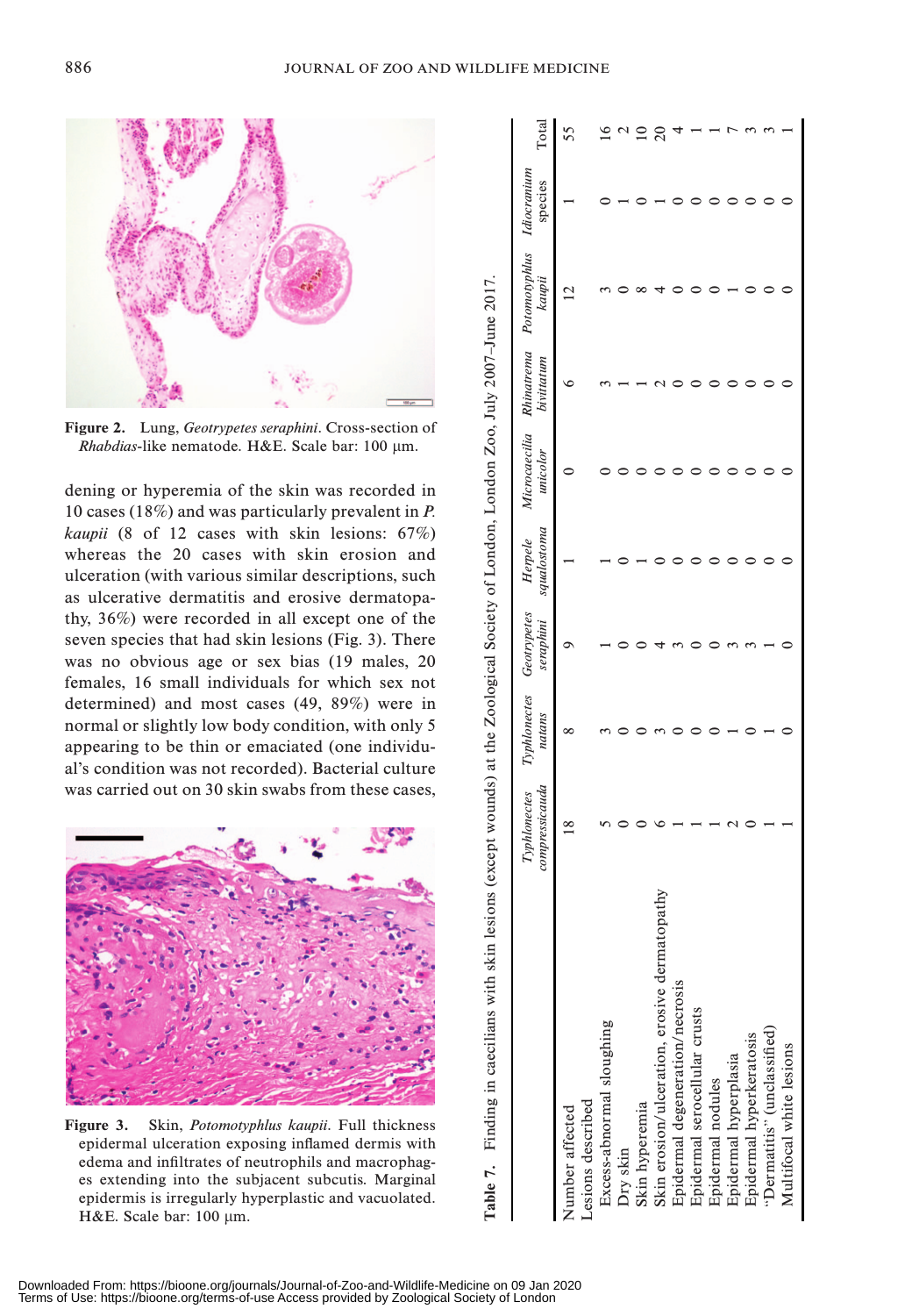from which all except one yielded mixed species. Aeromonas hydrophila was again the most common species identified (22 isolates, 73%). Acid-fast bacilli (suspect Mycobacterium species) were observed in 5 of 25 skin scrapings stained with Ziehl–Neelsen's stain but were only present in scant or moderate numbers. Mixed bacteria were usually seen in histological sections of affected skin, often with fungi. No significant fungi were cultured from skin swabs but, as already noted, chytridiomycosis was diagnosed in three caecilians. Three cases (one T. natans and two G. seraphini) had histological evidence of nematode infiltration (and in one case also evidence from fecal testing), two T. compressicauda had mites in skin sections examined histologically, and two P. kaupii had evidence of achlorophyllous algae, although these were not Prototheca species (N. Roschanski, Berlin Free University, pers. comm.). Nuclear inclusions were noted in epithelial cells of a single T. compressicauda, suggestive of viral involvement, but no viral particles were detected on electron microscopy (D. Everest, Animal and Plant Health Agency, pers. comm.).

## **DISCUSSION**

This review of findings from necropsies of a range of caecilian species at ZSL London Zoo adds to the scant information on causes of mortality in captive populations of these fascinating and underreported animals, including the first findings from several species not included in previous publications. It is noticeable that some species, in particular *P. kaupii*, *R. bivitattum*, and the Idiocranium species had a much higher mortality rate than others, resulting in elimination of the entire P. kaupii and Idiocranium populations within the study period. This did not appear to be due to the populations being older than other species because both consisted of smaller (presumably younger) and larger (seemingly adult) animals. However, exact ages of individuals were generally not known so the mortality rates were based exclusively on time spent in the collection at ZSL London Zoo. Unfortunately, the cause of death could not be established in many cases, but this was not unexpected given the inevitable delays in finding dead individuals and the resulting autolysis, and because of the paucity of background information on caecilian health.

The high prevalence of dermatitis and other skin lesions among these cases was entirely expected; dermatitis and other skin lesions have been frequently documented in mortality reviews of other captive amphibian populations.9,27,29 Dermatitis was considered the cause of death in 22 individuals, but was probably a major factor in many more, because damage to the skin reduces animals' ability to maintain water and electrolyte balance. Dermatitis affected the three aquatic species mainly but was also seen in several G. seraphini and R. bivatattum. The exact etiology of these skin lesions is often unknown, but poor water quality is always assumed to be an important predisposing factor in aquatic species and was probably involved in many of the cases recorded here, although they were managed in accordance with parameters recorded at collection sites or from parameters reported in the literature<sup>1,35</sup> and there were no direct links to abnormal water parameters. Similarly, substrate quality could affect the terrestrial species and dry skin was noted in two cases despite substrates never being allowed to dry out. However, anything compromising the epithelial integrity is likely to allow entry of opportunistic bacteria and fungi, many of which were recorded on bacterial culture and/or histopathology. Examples included the nematodes, mites, and achlorophyllous algae seen in some individuals, although it should be noted that the algae were not the known pathogenic Prototheca species. Many environmental Mycobacterium species may be associated with skin lesions in amphibians but were only present in low numbers in 20% of skin smears. However, alternative acid-fast staining methods, such as Fite–Faraco, may prove more sensitive and could be included in future screening of smears and histological sections. The chytrid fungus Batrachochytrium dendrobatidis was responsible directly for skin lesions and mortality in three  $G$ . seraphini<sup>12</sup> but was also detected by PCR in two P. kaupii that had no characteristic histological lesions. The infection can be treated successfully,<sup>31</sup> hence antemortem testing is strongly recommended. Suspicious intranuclear inclusions were noted in the skin of one T. compressicauda but these were not found to have viral bodies on transmission electron microscopy, a finding that matches a case of whole-body edema and mineralized fat in a Typhlonectes species.<sup>34</sup>

Several animals escaped from their enclosures and died of exposure and dehydration/desiccation, a fate noted previously for captive caecilians.7,26,27 Cloacal inflammation and prolapse may be linked to direct trauma, irritation, and infection and hence linked to dermatitis, as seen in the two aquatic Typhlonectes species. In contrast, the two cases in G. seraphini were associated with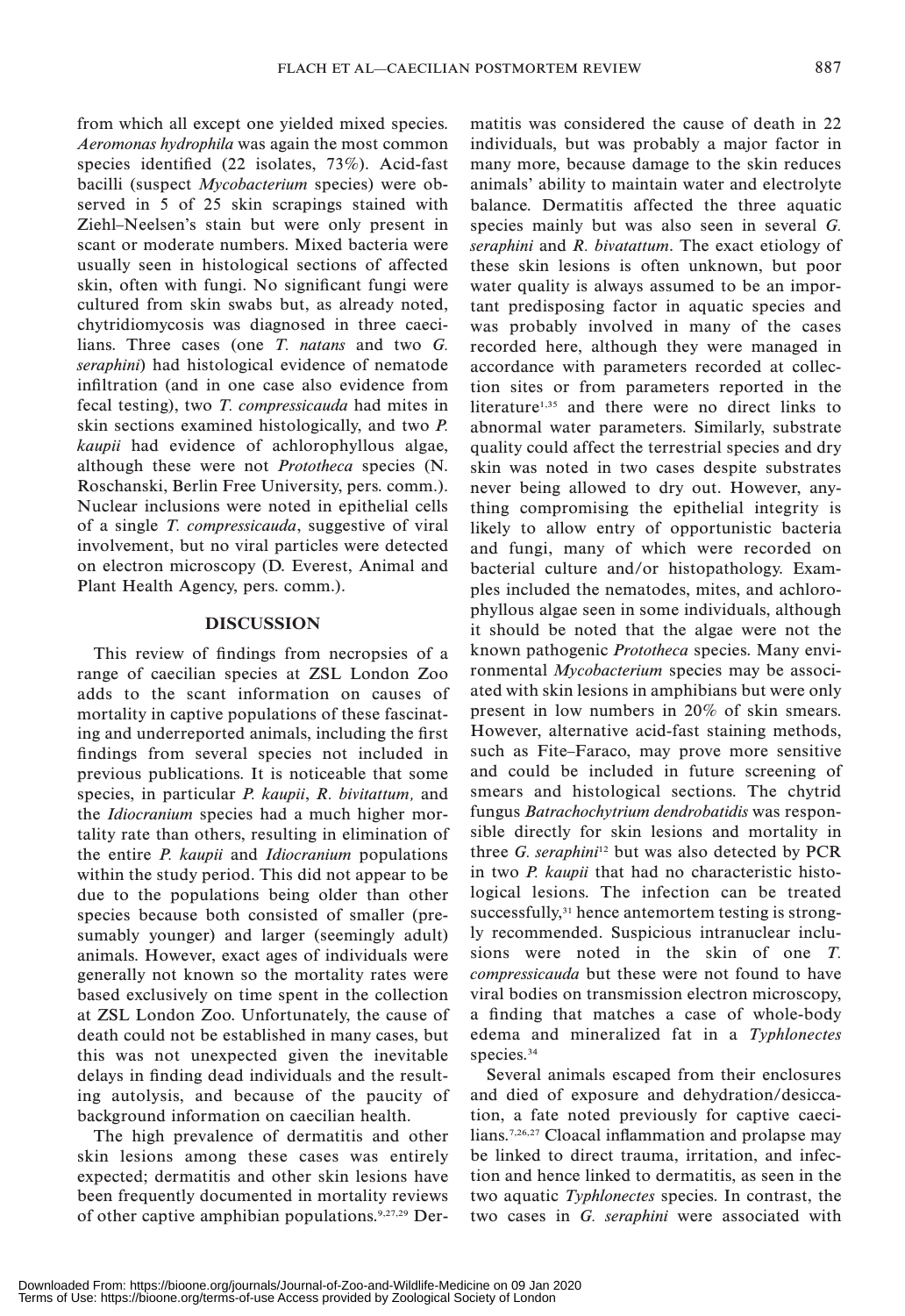intestinal impaction (partial or complete) with ingested coir substrate. The choice of suitable substrate for terrestrial-fossorial species is therefore of obvious importance in caecilian husbandry.37

Edematous conditions, whether involving only subcutaneous and lymph spaces (lymphedema), or the coelomic cavity (hydrocoelom), or both (anasarca) are very well recognized in anurans<sup>6</sup> and have also been reported in caecilians.7,26,27,34 Fluid accumulation can be due to many different causes, but generalized infections (especially mycobacteriosis and ranavirus infection), plus skin, kidney, and gastrointestinal diseases are often cited. Four of the six cases in our study were examined histologically and three had renal pathology while the fourth had an acute skin ulcer.

Most of the founding stock were collected from the wild as adults (the study included no larvae of Rhinatrema bivittatum and no especially small, and presumably young, individuals of the viviparous or direct-developing species) and imported by the Natural History Museum. Many were held for several years at the museum and then at ZSL London Zoo, so mortality in these individuals may have been, at least in part, age-related although, as with many aspects of caecilian natural history, there is a general lack of data on the longevity of the vast majority of species. In contrast, deaths of multiple individuals in an enclosure succumbing with the same signs of disease, and disappearances of several individuals in a short period of time, were likely due to outbreaks of disease and/or environmental stress and not linked to old age.

Although there is variation in survival in current captive conditions, we have no evidence that caecilians are particularly delicate. Here we have cited inappropriate water and substrate quality or chemistry as possible causes of ill health, and discussed concern for skin wounds as sites of dangerous infection. However, it should be noted that at least some caecilian species can be found in less than pristine habitats in nature. For example, T. natans have been observed in eutrophic waters possibly contaminated by the oil industry in Venezuela,<sup>13</sup> T. compressicauda in water affected by road and sewage run-off (Gower and Wilkinson, pers. comm., P. Gaucher, pers. comm.), and G. seraphini and H. squalostoma occur widely and sometimes commonly in humanmodified landscapes in Cameroon (Gower and Wilkinson, pers. comm.), albeit with no comparative mortality rates between these and unaffected habitats. In addition, soil-dwelling caecilians have

been known to recover rapidly from injuries to the skin,<sup>23,25</sup> and healing or healed wounds are not uncommon on wild-caught animals.<sup>41</sup> Caecilians in captivity in poor health may be more likely to be negatively affected by suboptimal environmental conditions, but also these suboptimal conditions may predispose to disease. There is also likely to be variation in robustness among species. However, all of these questions, like many aspects of caecilian natural history, remain unstudied. On the positive side, it should be noted that there were many individuals showing signs of disease that were successfully treated and therefore do not form part of this review. Common treatments included rehydration therapy, temporary housing in relatively sterile enclosures, and courses of antibiotic, antifungal, and anti-inflammatory drugs.

Caecilians remain relatively unknown; 14% of caecilian species have never been assessed by the International Union for the Conservation of Nature (IUCN), and of the assessed species, 54% are Data Deficient.<sup>14</sup> Many caecilians are highly threatened, and some species are considered global priorities for amphibian conservation on the basis of threat and evolutionary history,<sup>15</sup> with some species being recommended for ex situ conservation management following Amphibian Ark's Conservation Needs Assessment process.<sup>18</sup> Maintaining this particular group of animals at ZSL London Zoo has resulted in a number of important outputs, including the documentation of the first case of lethal chytridiomycosis in this amphibian order, $12$  the development of effective treatment protocols for caecilians with chytridiomycosis,<sup>31</sup> and the refinement of husbandry techniques $37$  including improvements to vivaria to prevent escapes and replacement of coir by more suitable substrate material. Many questions remain, such as the exact cause of death in many cases, the relative contributions of infectious agents, nutrition, and environmental conditions in pathogenesis, the apparent seasonal peak of mortality in November and December, and the wide variation in mortality rate between species. Therefore, it is vital that more work is undertaken to understand the causes of disease in species held in captivity and it is hoped that this review will add to the growing body of knowledge.

Acknowledgments: The authors thank and acknowledge the keepers on the Herpetology section at the Zoological Society of London, London Zoo and colleagues in the veterinary department for all their help and expertise. They also thank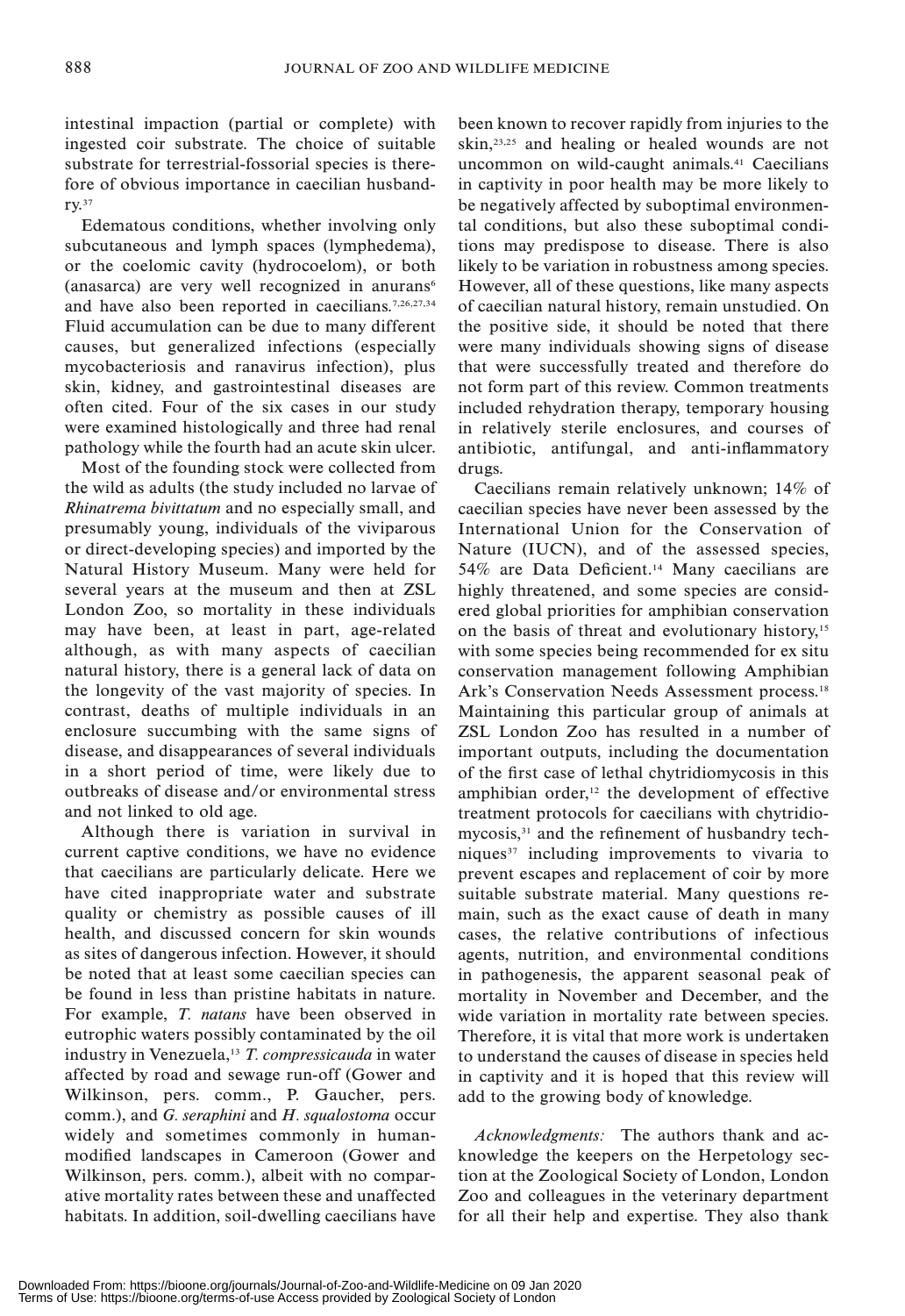Nicole Roschanski of the Berlin Free University, Germany and David Everest of the Animal and Plant Health Agency, United Kingdom for their help with investigations. The authors are indebted to Thomas Doherty-Bone and Marcel Kouete for assistance in obtaining African caecilians, and to Philippe Gaucher, Gabriela Bittencourt Silva, and Camp Patawa for help in obtaining French Guianan caecilians, and thank the relevant authorities for approving research in French Guiana and for issuing licenses for the exportation of caecilians, especially Guy Tiego (Direction Regionale de l'Environnement), Myrian Virevaire (Direction de l'Environment de l'Amenagement et du Logement), and Le Comité Scientifique Regional du Patrimonie Naturel.

#### LITERATURE CITED

1. Acosta-Galvis AR, Lasso CA, Morales-Betancourt MA. Nuevo registro del cecílido Typhlonectes compressicauda (Duméril & Bibron 1841) (Gymnophiona: Typhlonectidae) en la Amazonia colombiana. A new record of the caecilian Typhlonectes compressicauda (Dumeril & Bibron 1841) (Gymnophiona: Typhlonectidae) from the Columbian Amazon. Biota Colomb. 2014;15(1):118–123.

2. Barbon AR, Goetz M, Lopez, J, Routh, A. Uterine rupture and cesarean surgery in three Rio Cauca caecilians (Typhlonectes natans). J Zoo Wildl Med. 2017;48(1):164–70.

3. Blooi M, Pasmans F, Longcore JE, Spitzen-van der Sluijs A, Vercammen F, Martel A. Duplex real-time PCR for rapid simultaneous detection of Batrachochytrium dendrobatidis and B. salamandrivorans in amphibian samples. J Clin Microbiol. 2013;51:4173–4177. Available from https://doi:10.1128/JCM.02313-13

4. Boyle DG, Boyle DP, Olsen V, Morgan JA, Hyatt AD. Rapid quantitative detection of chytridiomycosis (Batrachochytrium dendrobatidis) in amphibian samples using real-time Taqman PCR assay. Dis Aquat Organ. 2004;60(2):141–148.

5. Churgin SM, Raphael BL, Pramuk JB, Trupkiewicz JG, West G. Batrachochytrium dendrobatidis in aquatic caecilians (Typhlonectes natans): a series of cases from two institutions. J Zoo Wildl Med. 2013; 44(4):1002–1009.

6. Clancy MM, Clayton LA, Hadfield CA. Hydrocoelom and lymphedema in dendrabatid frogs at National Aquarium, Baltimore: 2003–2011. J Zoo Wildl Med. 2015;46(1);18–26.

7. Clayton LA, Mylniczenko ND. Caecilians. In: Miller RE, Fowler ME (eds). Fowler's zoo and wild animal medicine, Volume 8. St. Louis (MO): Elsevier Saunders; 2015. p. 20–26.

8. de Bakker DM, Wilkinson M, Jensen B. Extreme variation in the atrial septation of caecilians (Amphibia: Gymnophiona). J Anat. 2015;226(1):1–12.

9. Eustace R, Wack A, Mangus L, Bronson E. Causes of mortality in captive Panamanian golden frogs (Atelopus zeteki) at the Maryland zoo in Baltimore, 2001–2013. J Zoo Wildl Med. 2018;49(2):324–334.

10. Frost DR. Amphibian species of the world: an online reference. Version 6.0. American Museum of Natural History, New York, USA. Available from http://research.amnh.org/herpetology/amphibia/index. html

11. Garland S, Baker A, Phillott AD, Skerratt LF. BSA reduces inhibition in a TaqMan assay for the detection of Batrachochytrium dendrobatidis. Dis Aquat Organ. 2010;92(2–3):113–116. Available from https:// doi.org/10.3354/dao02053

12. Gower DG, Doherty-Bone T, Loader SP, Wilkinson, M, Kouete MT, Tapley B, Orton F, Daniel OZ, Wynne F, Flach E, Müller H, Menegon M, Stephen I, Browne RK, Fisher MC, Cunningham AA, Garner TW. Batrachochytrium dendrobatidis infection and lethal chytridiomycosis in caecilian amphibians (Gymnophiona). EcoHealth. 2013;10(2):173–183.

13. Gower DJ, Wilkinson M. The conservation biology of caecilians. Conserv Biol. 2005;19(1):45–55.

14. International Union for the Conservation of Nature. The IUCN red list of threatened species. Version 2018-2. Available from http://www.iucnredlist. org

15. Isaac NJ, Redding DW, Meredith HM, Safi K. Phylogenetically-informed priorities for amphibian conservation. PLoS One. 2012;7(8):e43912.

16. Jared C, Antoniazzi MM, Wilkinson M, Delabie JH. Conservation of the caecilian Siphonops annulatus (Amphibia, Gymnophiona) in Brazilian cacao plantations: a successful relationship between a fossorial animal and an agrosystem. Agrotrópica.  $2015(3);27$ : 233–238.

17. Jared C, Mailho-Fontana PL, Jared SG, Kupfer A, Delabie JH, Wilkinson M, Antoniazzi MM. Life history and reproduction of the neotropical caecilian Siphonops annulatus (Amphibia, Gymnophiona, Siphonopidae), with special emphasis on parental care. Acta Zool. 2018;100(3):292–302. Available from https://doi.org/10.1111/azo.12254

18. Johnson K, Baker A, Buley K, Carrillo L, Gibson R, Gillespie GR, Lacy RC, Zippel K. A process for assessing and prioritizing species conservation needs: going beyond the Red List. Oryx. 2018;1–8. Available from https://doi.org/10.1017/S0030605317001715

19. Kamei RG, San Mauro D, Gower DJ, Van Bocxlaer I, Sherratt E, Thomas A, Babu S, Bossuyt F, Wilkinson M, Biju SD. Discovery of a new family of amphibians from northeast India with ancient links to Africa. Proc R Soc Lond B Biol Sci. 2012;279(1737): 2396–2401. Available from doi:10.1098/rspb.2012. 0150

20. Kouete MT, Wilkinson M, Gower DJ. First reproductive observations for Herpele Peters, 1880 (Amphibia: Gymnophiona: Herpelidae): evidence of extended parental care and maternal dermatophagy in